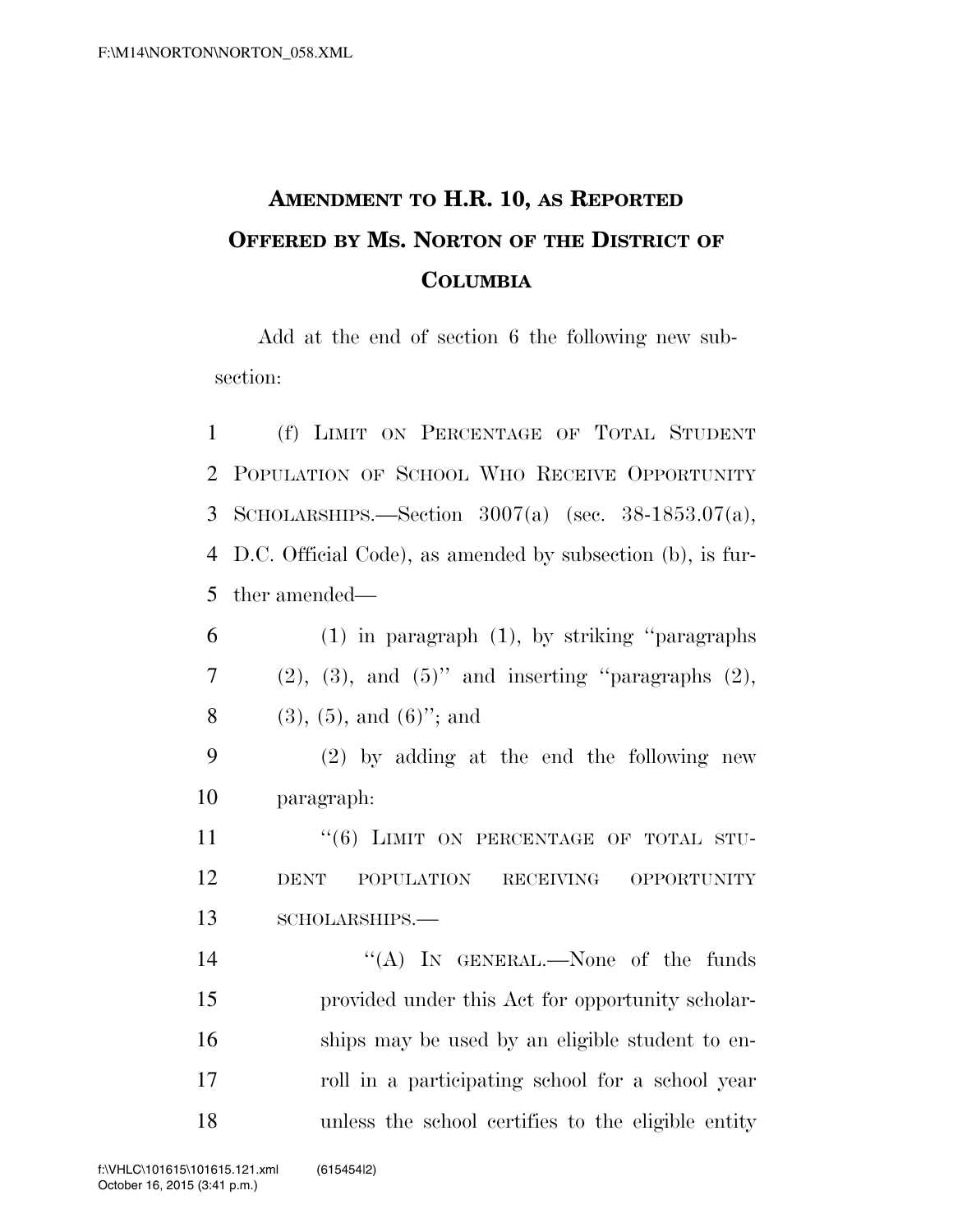that, for the school year, the number of stu- dents enrolled in the school who receive oppor- tunity scholarships under this Act does not ex- ceed the number of students enrolled in the school who do not receive opportunity scholar-ships under this Act.

 ''(B) EXCEPTIONS.—In determining the number of students enrolled in a school who re- ceive opportunity scholarships under this Act 10 for a school year under subparagraph (A), there shall be excluded any student who was receiving an opportunity scholarship as of the date of the enactment of the Scholarships for Opportunity and Results Reauthorization Act and any stu- dent who is the sibling of a student who was re- ceiving an opportunity scholarship as of the 17 date of the enactment of such Act.".

Page 18, strike line 23 and all that follows through page 19, line 5 and insert the following:

| 18 | "(i) is conducted using the strongest       |
|----|---------------------------------------------|
| 19 | possible research design for determining    |
| 20 | the effectiveness of the opportunity schol- |
| 21 | arship program under this Act; and".        |